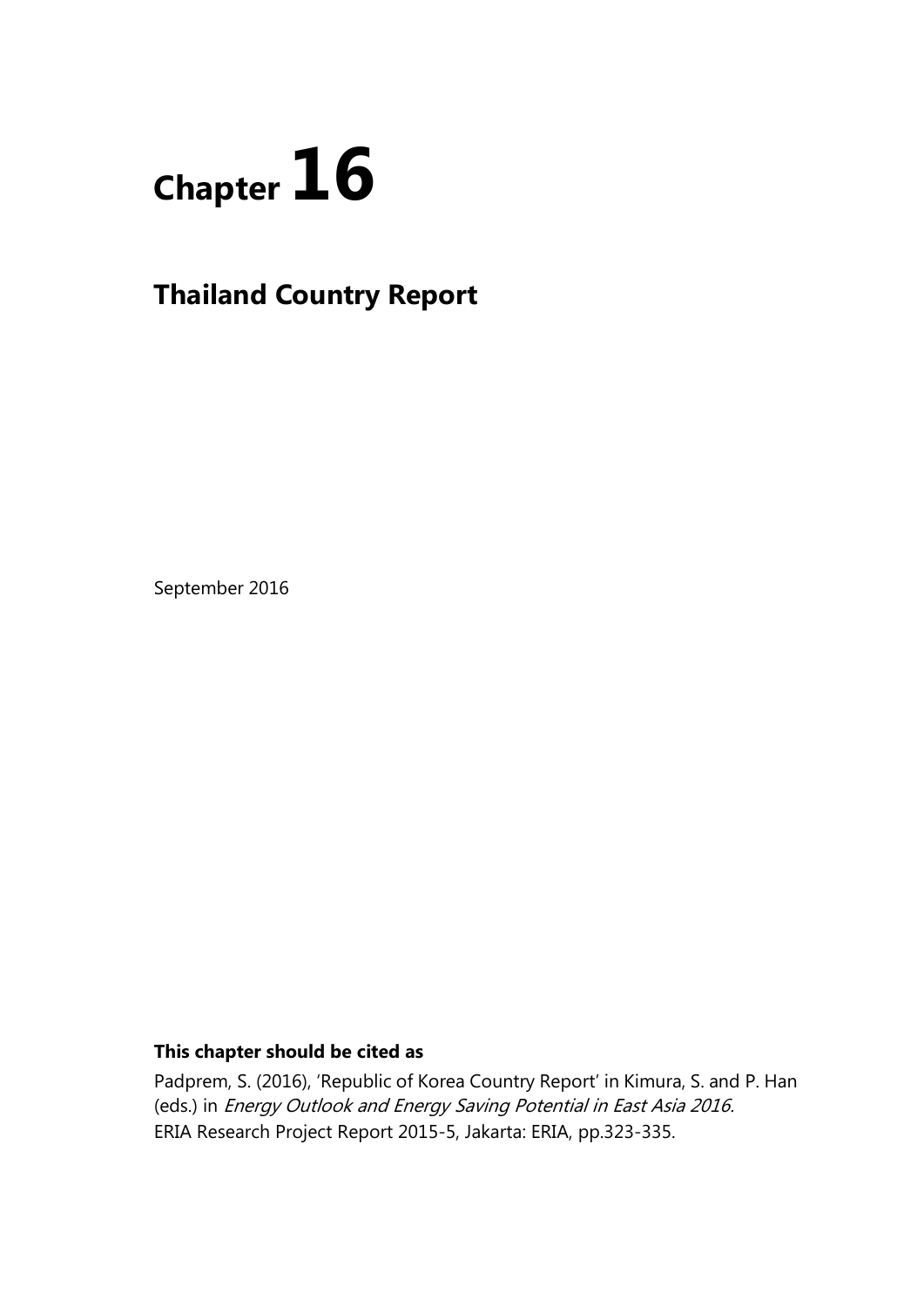# Chapter 16

# Thailand Country Report

**SUPIT PADPREM**, ENERGY INFORMATION SYSTEM DEVELOPMENT DIVISION, ENERGY POLICY AND PLANNING OFFICE, MINISTRY OF ENERGY, THAILAND

# **1. Background**

hailand is in the middle of the South East Asian mainland, with the Pacific Ocean on the south-east coast and the Indian Ocean on the south-west coast. Its land area is approximately 513,115 square kilometres, with great plains at the centre, mountainous areas up north, and highlands in the north-east. Its gross domestic product (GDP) in 2013 was around US\$230.4 billion (in constant 2005 US\$ terms). In 2013, the population was 67.5 million and income per capita was around US\$3,420. T

Thailand is an energy importer, especially crude oil, because of very limited domestic resources. Thailand's indigenous energy resources include natural gas, coal (only lignite), and biomass. In 2013, proven reserves were 0.3 billion barrels (21.6 million cubic metres) of oil, 8.4 trillion cubic feet (0.24 trillion cubic metres) of natural gas, and 1,181 million tons of lignite.

Thailand's total primary energy supply (TPES) reached 132.3Mtoe in 2013. Oil accounted for the largest share at around 38.5 percent, followed by natural gas (28.6 percent), and coal (12.9 percent). 'Others' accounted for the remaining 20 percent. In 2013, net imports of energy accounted for 56.5 percent of TPES. Due to very limited indigenous oil resources, Thailand imported around 75 percent of its oil and most of its bituminous coal. Although Thailand produces large quantities of natural gas, about 20 percent of its use was imported from Myanmar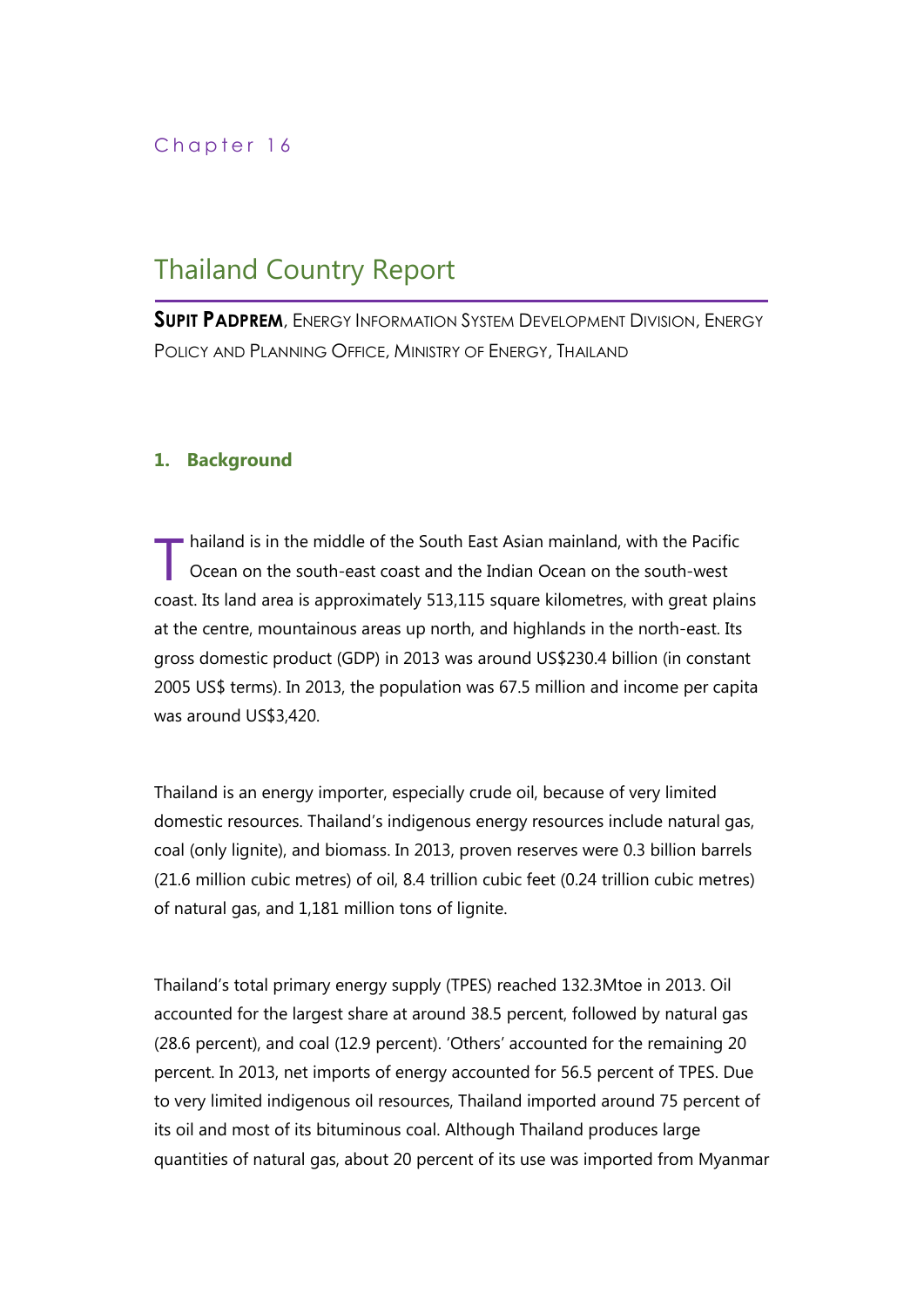and other countries. In Thailand, natural gas is used as a major energy source for power generation. In 2013, primary natural gas supply registered at 37.84 Mtoe, around 80.0 percent of which was sourced from domestic supply and the rest imported from neighbouring countries. Coal was mainly consumed in power generation and industry, but it was also heavily used in cement and paper production.

Thailand has 33.7 GW of installed electricity generation capacity and power generation was about 165.7 TWh in 2013. The majority of Thailand's power generation was using thermal sources (coal, natural gas, and oil), accounting for 91.5 percent of generation, followed by hydro at 3.5 percent, with geothermal, solar, small hydro, and biomass making up the remainder.

# **2. Modelling Assumptions**

GDP growth from 1990 to 2013 was a moderate 4.2 percent per year. Thailand's GDP is assumed to grow at an average rate of 3.7 percent per year between 2013 and 2040. Population growth is also projected to be quite slow at around 0.03 percent per year between 2013 and 2040, compared with average growth of about 0.8 percent per year between 1990 and 2013.

Natural gas and coal are projected to be the largest energy sources for power generation. Conversely, the shares of fuel-oil and diesel power plants are projected to remain constant. Nuclear power and renewable energy are projected to increase their shares in the power generation mix under the Alternative Policy Scenario (APS).

Thailand's energy saving goals is expected to be achieved through the implementation of energy efficiency programmes in all sectors. In the industrial sector, improvements in technology development in manufacturing processes should help improve energy efficiency. In the residential and commercial ('other') sector, large energy savings are projected, driven by programmes to promote public awareness of energy efficiency and energy efficiency labelling. In the transportation sector, further development in the Bangkok metro area railway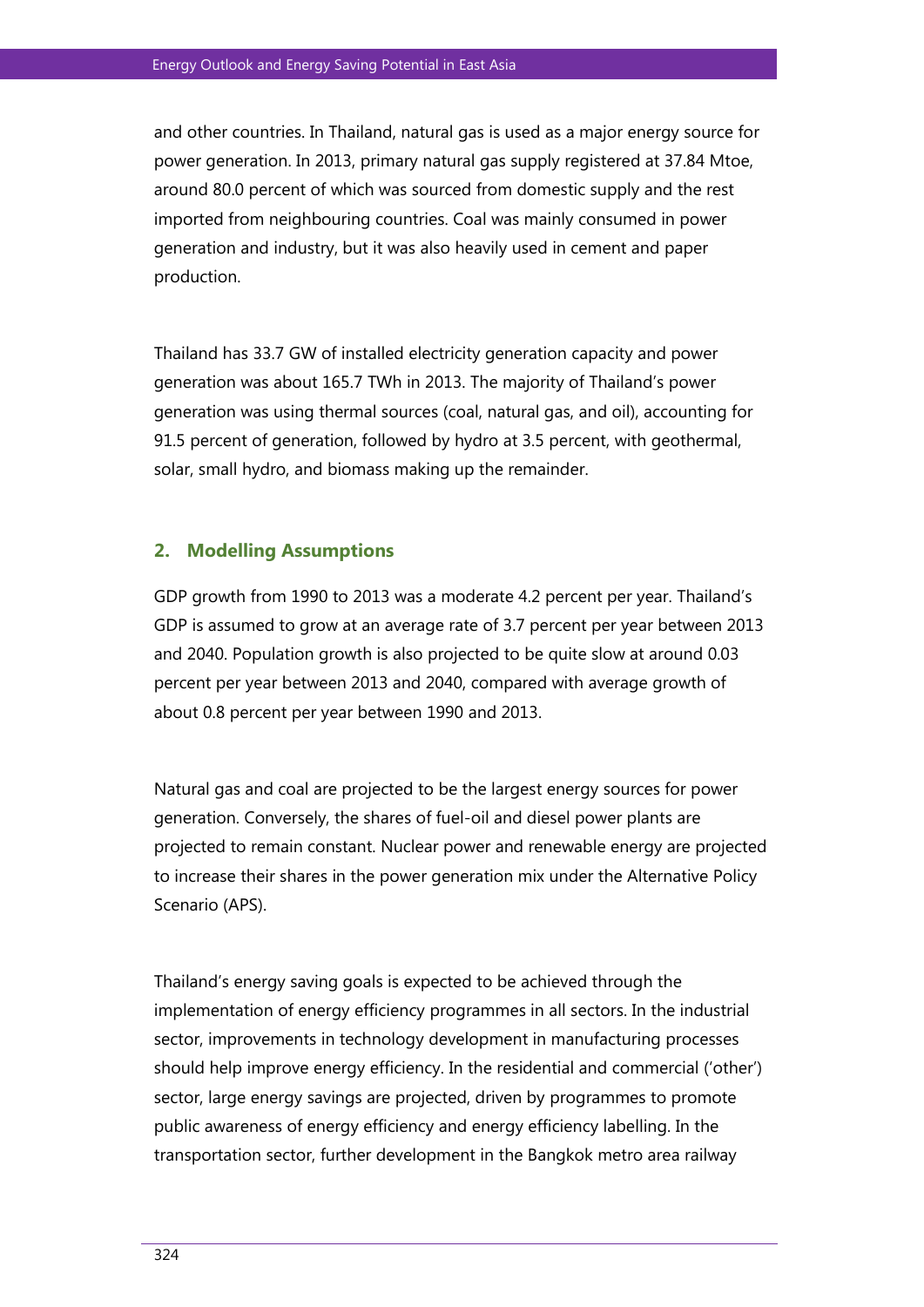network will contribute to energy savings. Significant improvements in energy efficiency in passenger vehicles are also expected to be achieved in line with new developments in car technologies and the introduction of the next phase of the Eco car programme II.

Government policies will continue to encourage the increased use of alternative fuels, especially biofuels. Reductions in the growth of carbon dioxide  $(CO_2)$ emissions are also expected to be achieved through the increased adoption of more energy efficient and lower emissions technologies. In particular, in the APS, nuclear power and renewable energy sources are expected to help reduce  $CO<sub>2</sub>$ emissions from electricity generation. Gasohol and biodiesel as oil alternatives are also expected to help curb  $CO<sub>2</sub>$  emissions from transportation.

# **3. Outlook Results**

#### **3.1. Business-as-Usual Scenario (BAU)**

Between 1990 and 2013, Thailand's final energy consumption grew at an average rate of 5.4 percent per year from 28.9 Mtoe in 1990 to 95.8 Mtoe in 2013 (see Figure 16-1). Given moderate economic growth and a low population growth rate, final energy consumption is projected to grow at a slower rate of 3.3 percent per year between 2013 and 2040.

Oil has been the dominant fuel in Thailand's final energy consumption, accounting for 48.0 Mtoe or a 50.1 percent share in 2013. Electricity was the second largest energy fuel, accounting for 14.1 Mtoe or a 14.8 percent share in 2013.

Oil is expected to remain the largest final energy source throughout the projection period. Its share, however, is projected to decline from the 2013 level to 46.2 percent in 2040. In 2040, the shares of electricity, natural gas, and coal in final energy consumption are projected to increase to 15.7 percent, 14.9 percent, and 10.7 percent, respectively.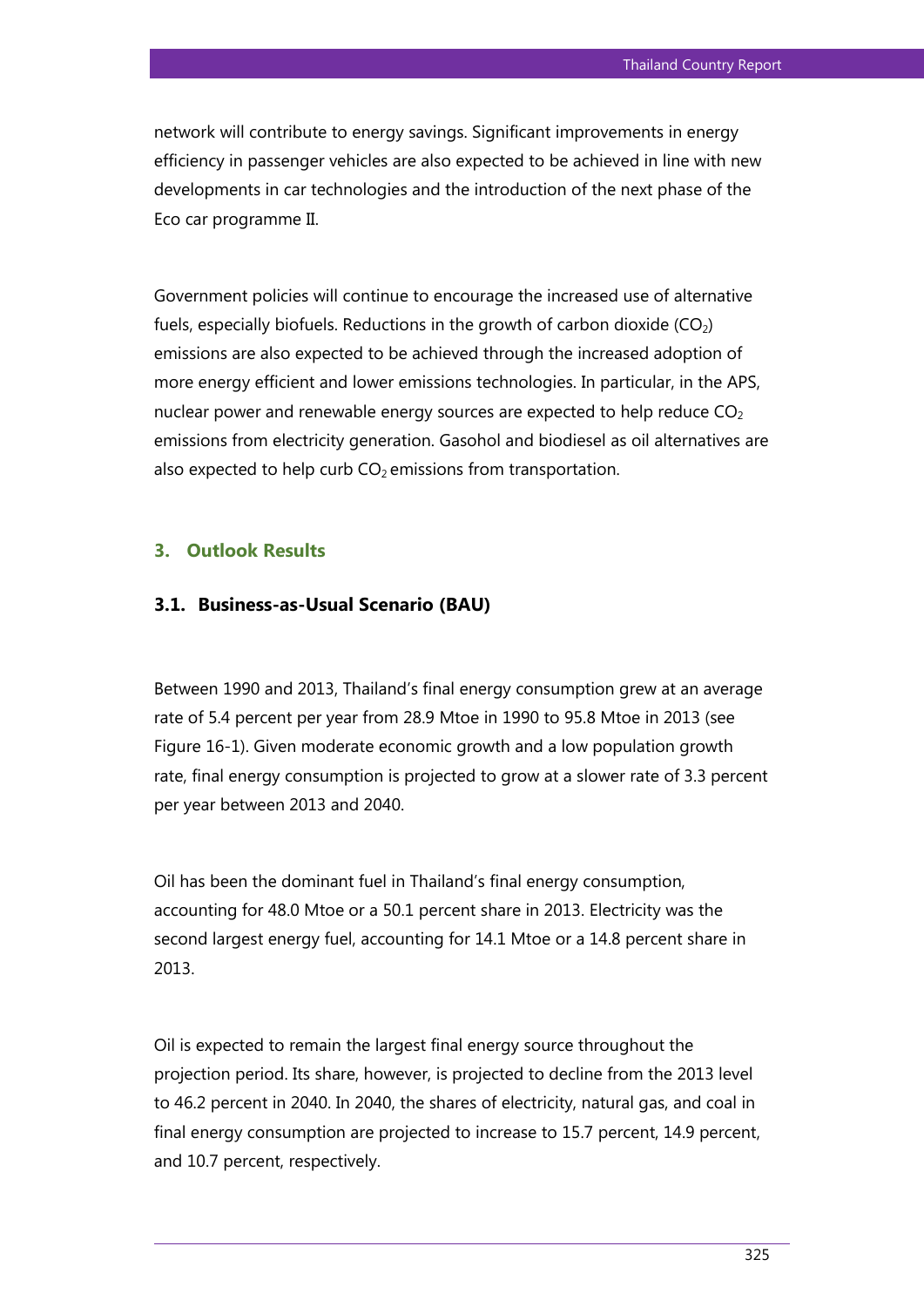

**Figure 16-1. Final Energy Consumption by Fuel, BAU**



The industry sector had a 30 percent share in the total final energy consumption (TFEC) of Thailand in 1990 at a level of 8.7 Mtoe (see Figure 16-2). The demand of the sector grew at an average rate of 5.5 percent a year between 1990 and 2013, and its share increased to 31.2 percent (equivalent to 29.9 Mtoe) in 2013, which made it the largest consuming sector. The industry sector is projected to remain the largest consumer, accounting for 33.5 percent (equivalent to 76.3 Mtoe) in 2040. In contrast, the sector called 'others' (manly residential and commercial sector) will account for the smallest proportion of final energy consumption in 2040 at 20.3 percent, while previously it was 37.3 percent in 1990.

Primary energy supply grew at an average annual rate of 5.0 percent from 42.6 Mtoe in 1990 to 132.3 Mtoe in 2013, driven largely by fast economic development between 1990 and 1996. This growth in primary energy supply was achieved despite the severe economic crisis in 1997–1998 and the world economic crisis in 2008. In 2013, the major sources of primary energy were oil, natural gas, and coal with shares of 38.5 percent (50.9 Mtoe), 28.6 percent (37.8 Mtoe), and 12.9 percent (17.1 Mtoe), respectively.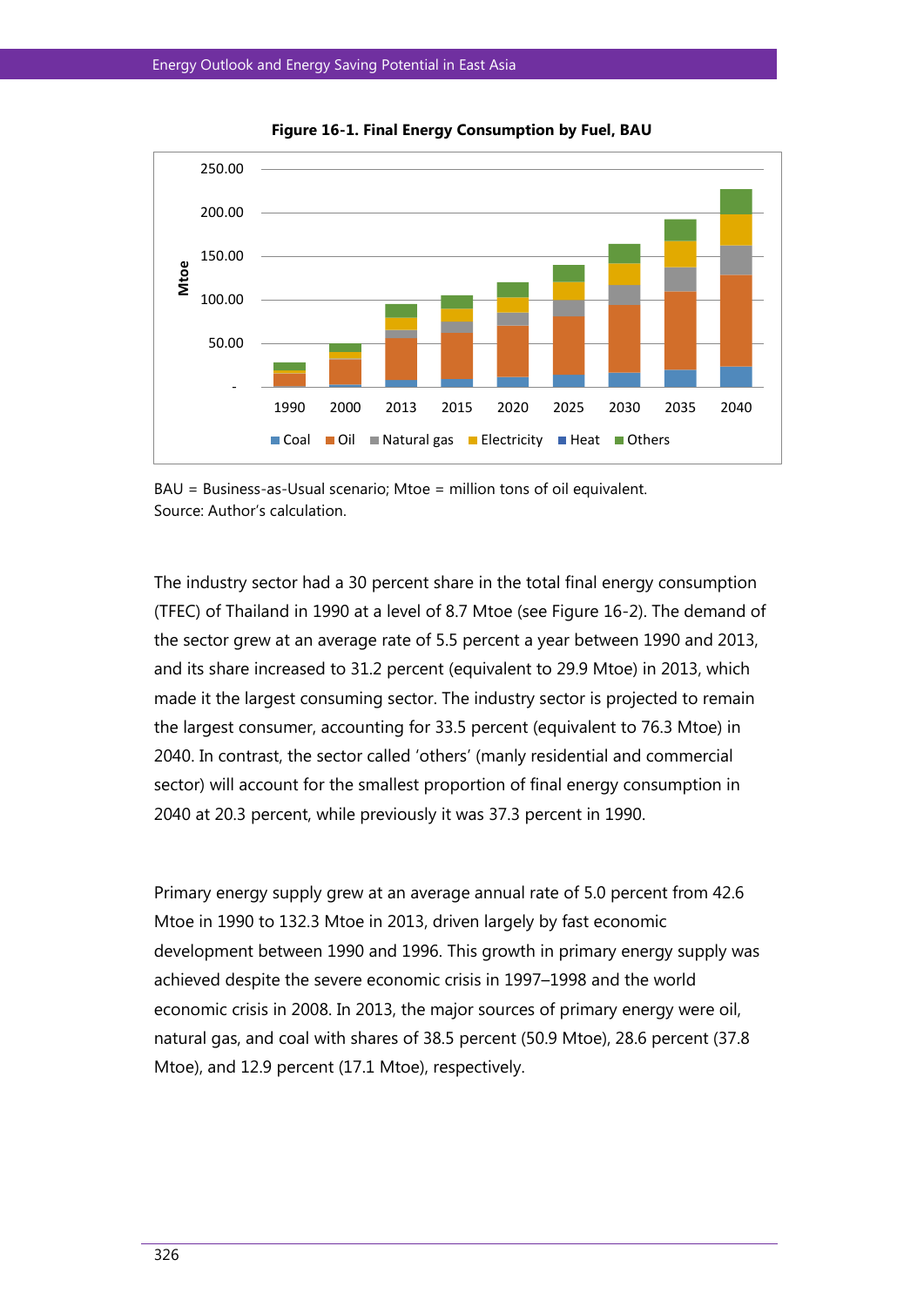

**Figure 16-2. Final Energy Consumption by Sector, BAU**



Although oil remained the largest source between 1990 and 2013, its share in primary energy supply decreased slightly from 42.8 percent in 1990 to 38.5 percent in 2013. Natural gas, which is mainly consumed in the power generation sector, became an important source of energy with its share in primary energy supply increasing significantly from 11.9 percent in 1990 to 28.6 percent in 2013. The share of hydropower declined from 1.0 percent in 1990 to only 0.4 percent in 2013.

In the Business-as-Usual scenario (BAU), primary energy supply is projected to grow on average by 3.6 percent per year from 2013 to 2040, reaching 301.5 Mtoe in 2040 (see Figure 16-3). The highest average annual growth rate is expected in coal (6.5 percent), with consumption projected to reach 51.6 Mtoe in 2040. Natural gas will follow at an annual average growth rate of 3.6 percent, reaching 112.1 Mtoe in 2040. Oil growth in the same period will be slower than from 1990 to 2013; it is projected to increase at an average rate of 3.1 percent per year. Although coal and natural gas increased faster than oil, the latter will retain its highest share in the total primary energy supply. The share of oil will decline to 37.2 percent in 2040 while the shares of coal and natural gas will be around 17.1 percent and 26.1 percent, respectively. Biomass is expected to grow at an average rate of 2.8 percent per year between 2013 and 2040.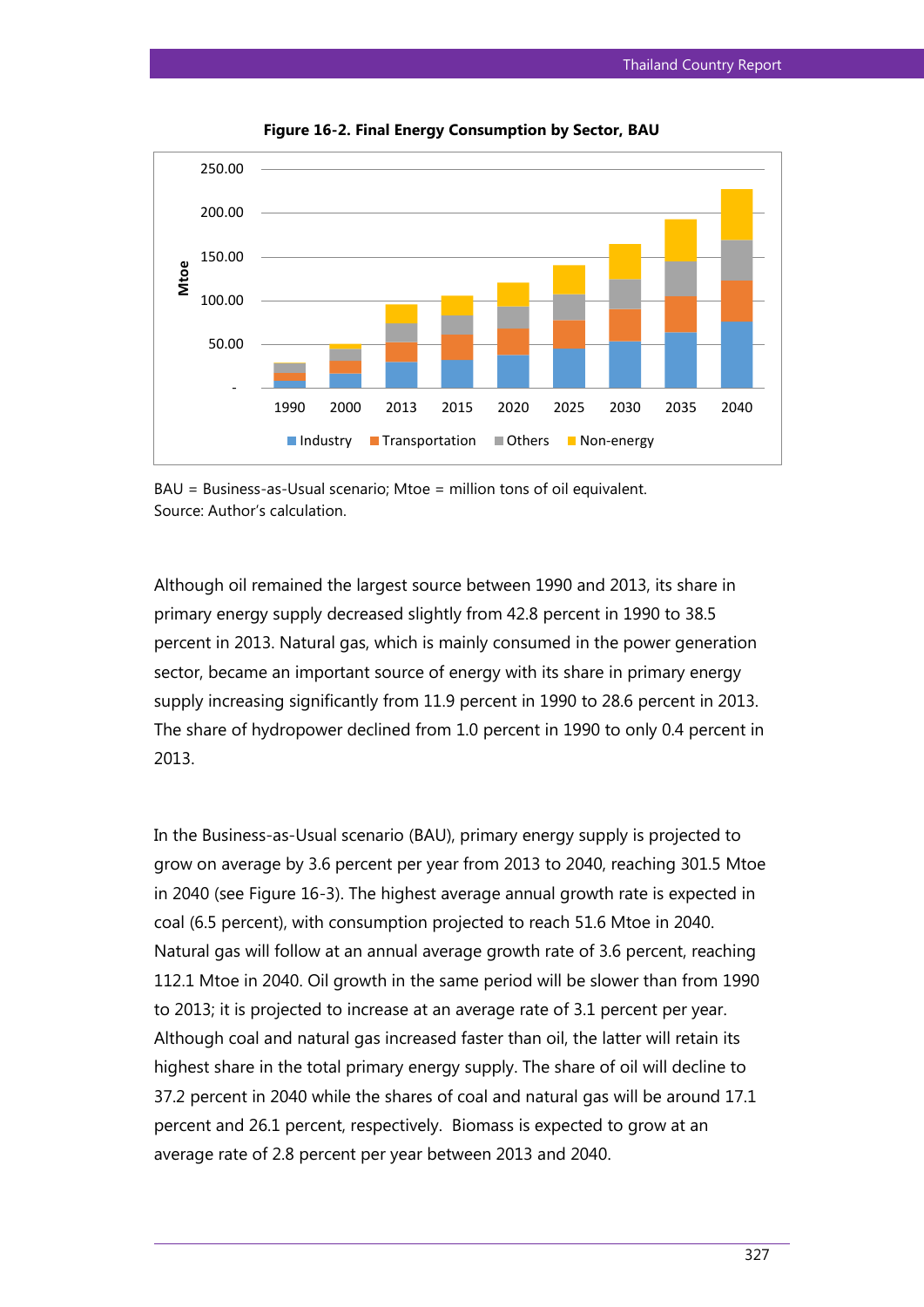This rate is slower than the annual average growth rate of total primary energy supply (3.6 percent), and as a result the share of biomass in the total primary energy mix will decline from 17.6 percent in 2013 to 15.4 percent in 2040.



**Figure 16-3. Primary Energy Supply by Fuel, BAU**

 $BAU = Business-Usual scenario: Mtoe = million tons of oil equivalent.$ Source: Author's calculation.

In 1990, the total power generation was 44.2 TWh and it reached 165.7 TWh in 2013, with an average growth rate of 5.9 percent per year. As shown in Figure 16- 4, natural gas has been a major fuel for power generation since 1990. Natural gas in power generation grew at a robust rate of 8.5 percent per year from 17.8 TWh (40.2 percent share) in 1990 to 117.0 TWh (70.6 percent share) in 2013. Coal had the second largest share at 25.0 percent in 1990, but it fell to 19.9 percent in 2013. Oil was the least used fuel in power generation, with only 1.7 TWh in 2013.

In the BAU, power generation is expected to grow at around 2.9 percent per year from 2013 to 2040 and will reach 360.8 TWh in 2040. In 2040, natural gas will remain the dominant fuel used in power generation with the highest share of 52.5 percent or 189.3 TWh. Coal will still be the second largest source of power generation with a 29.1 percent share or a level of 105.0 TWh expected in 2040. Power generation from hydro will increase by 3.6 percent per year from 5.8 TWh in 2013 to 14.8 TWh in 2040.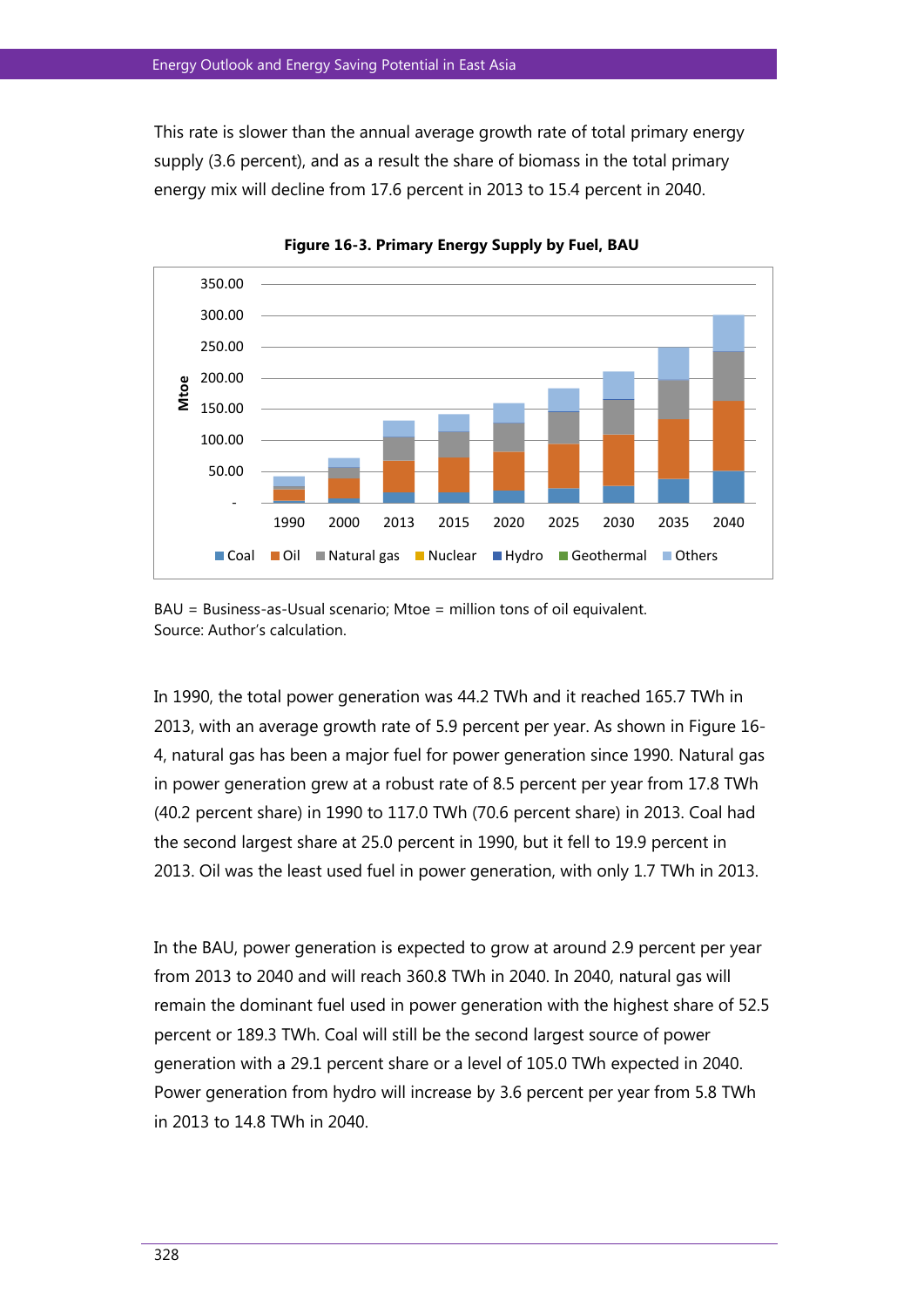

**Figure 16-4. Power Generation by Fuel, BAU**

Natural gas has the highest thermal efficiency improvement. A 40 percent efficiency of natural gas in 1990 improved to almost 48 percent in 2013 and is expected to remain unchanged until 2040. Coal thermal efficiency declined by almost 0.4 percent from 1990 to 2013, and is not expected to improve over the study period (Figure 16-5).

Figure 16-6 shows the energy indicators. Energy intensity reached 574 toe/million at 2005 US\$ in 2013. In the BAU, energy intensity is projected to decline by 0.6 percent per year to reach 491 toe/million 2005 US\$ in 2040. Energy per capita will increase from almost 2.0 toe per person in 2013 to 4.4 toe per person in 2040.

Energy elasticity between 1990 and 2013 was 1.2, which indicates that energy demand rose at a faster rate than economic output. In the BAU, energy elasticity is projected at 0.8 between 2013 and 2040, which means that energy demand will grow at a slower rate than economic output.

BAU = Business-as-Usual scenario; TWh = terawatt-hour. Source: Author's calculation.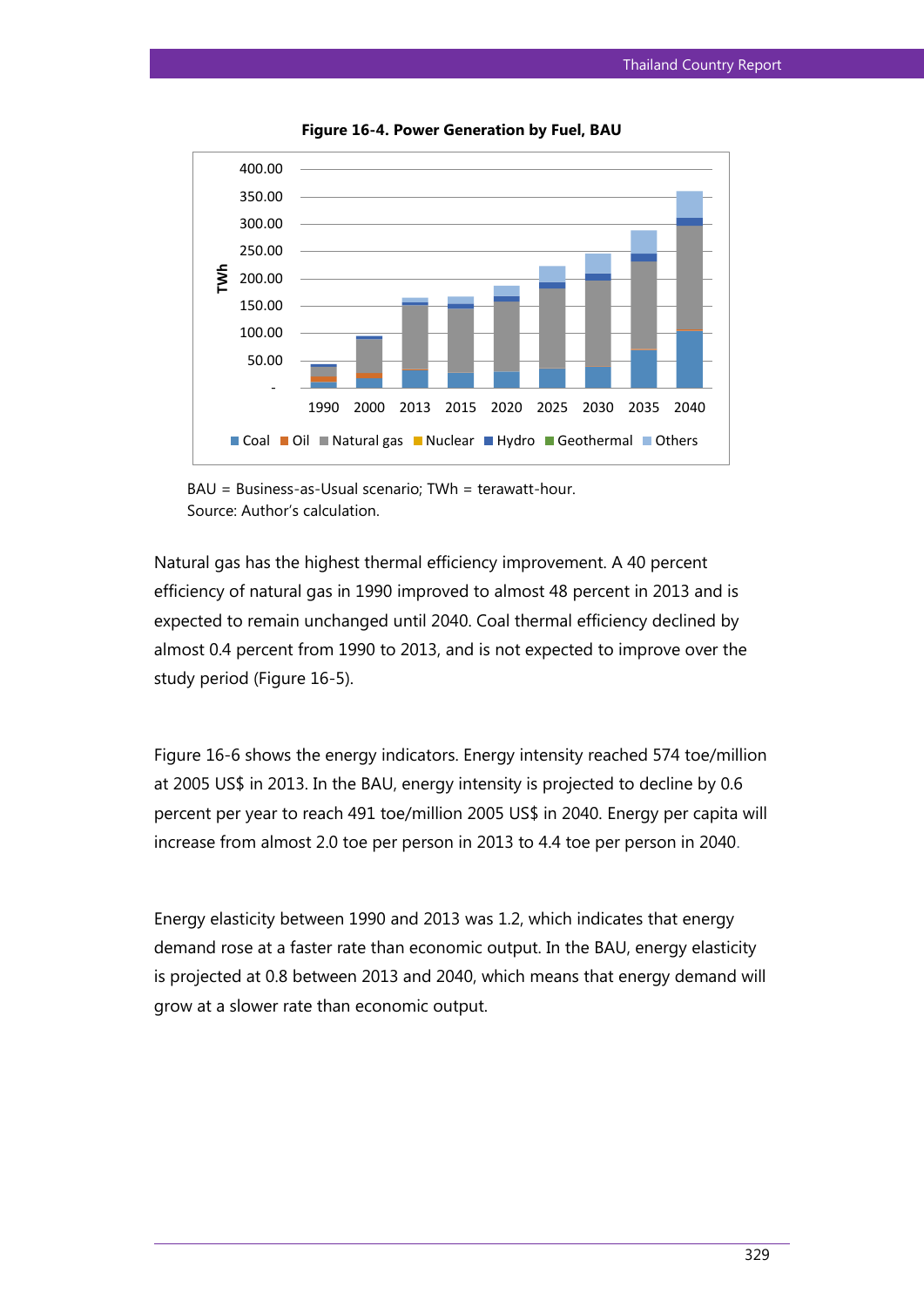

**Figure 16-5. Thermal Efficiency by Fuel, BAU**







 $CO<sub>2</sub> =$  carbon monoxide. Source: Author's calculation.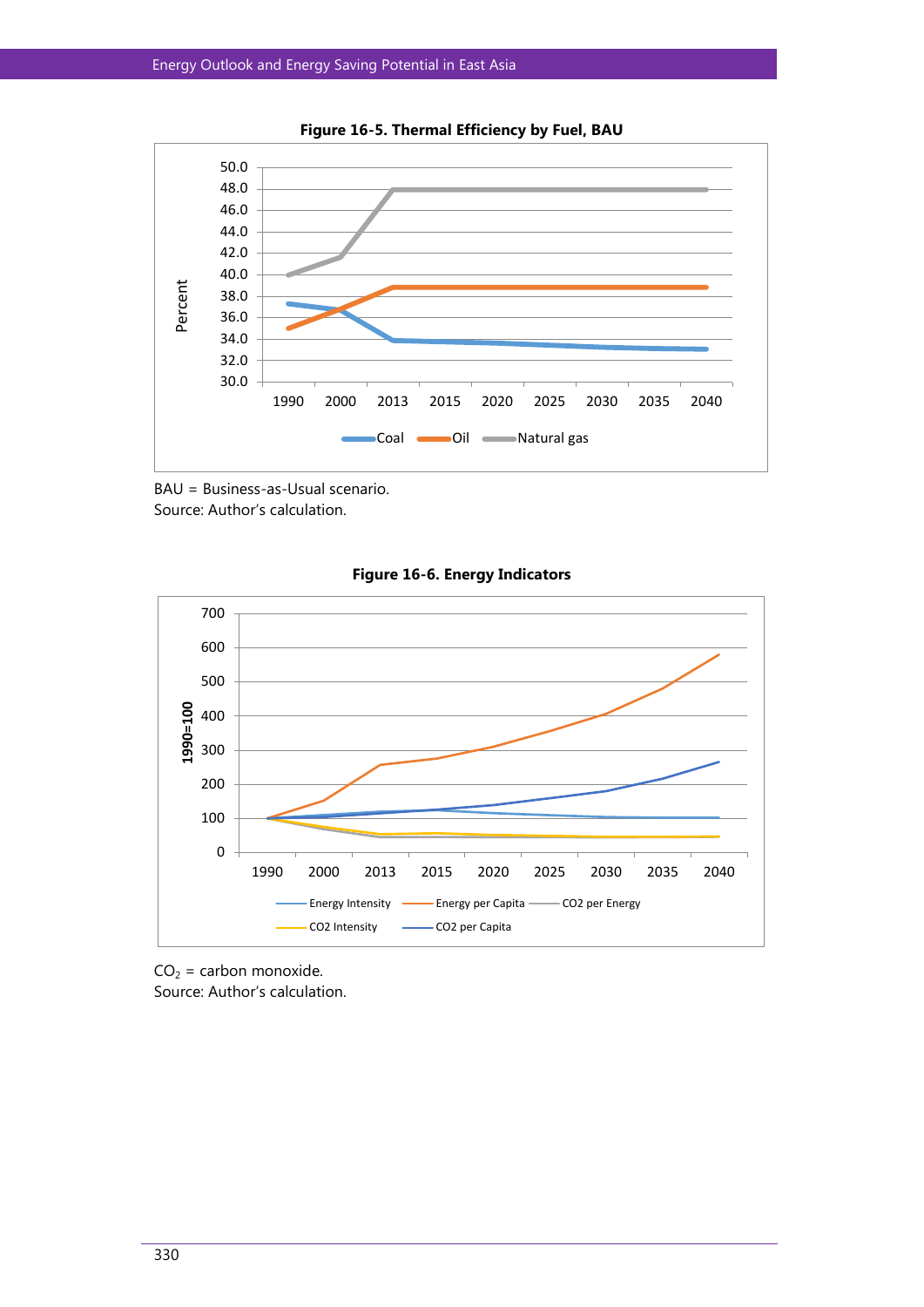# **3.2. Energy Saving and CO<sup>2</sup> Reduction Potential**

### **3.2.1. Final energy consumption**

In the APS, final energy consumption is projected to grow by 2.1 percent per year, from 95.8 Mtoe in 2013 to 167.6 Mtoe in 2040. This is 26.4 percent lower than in the BAU, in which it will grow at an average annual rate of 3.3 percent over the projection period. The majority of energy savings will be achieved through energy efficiency improvement programmes implemented in the industry (21.9 percent) and transportation (73.4 percent) sectors. Improvements will also be achieved in 'other' sectors (18.8 percent), as shown in Figure 16-7.



**Figure 16-7. Final Energy Consumption by Sector, BAU and APS**

BAU = Business-as-Usual scenario; APS = Alternative Policy Scenario; Mtoe = million tons of oil equivalent.

Source: Author's calculation.

# **3.2.2. Primary energy supply**

In the APS, growth in primary energy supply is projected to be much slower than in the BAU, increasing at 1.7 percent per year (compared with 3.1 percent in the BAU) to reach 209.7 Mtoe in 2040. Primary energy supply is expected to be about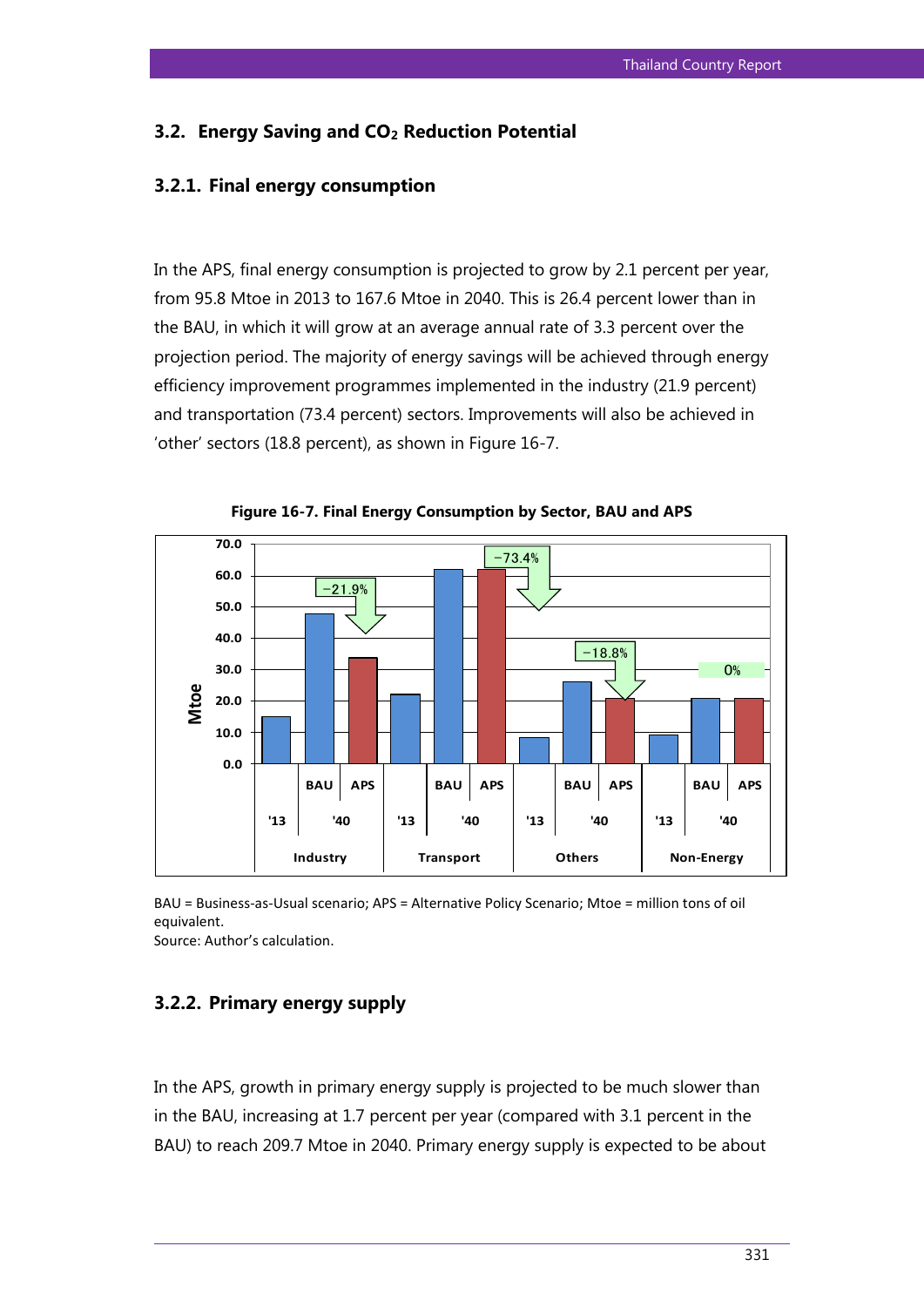30.4 percent lower in the APS than in the BAU in 2040 – an energy saving of about 91.8 Mtoe.

Coal and oil are projected to increase at slower annual average rates of 1.9 percent and 1.6 percent, respectively (4.2 percent and 3.0 percent in the BAU). Natural gas use is projected to increase at an annual average rate of 1.1 percent (2.8 percent in the BAU) from 37.8 Mtoe in 2013 to 50.8 Mtoe in 2040. The lower growth rates compared with the BAU are mainly achieved through energy efficiency and conservation measures on the demand side. The differences in the projections between the two scenarios are shown in Figure 16-8.



**Figure 16-8. Primary Energy Supply by Source, BAU and APS**

BAU = Business-as-Usual scenario; APS = Alternative Policy Scenario; Mtoe = million tons of oil equivalent.

Source: Author's calculation.

### **3.2.3. Projected energy savings**

The difference between primary energy supply in the BAU and the APS in 2040 is 91.7 Mtoe (Figure 16-9). This represents the potential energy savings that could be achieved if energy efficiency and conservation goals and action plans were implemented. Oil and natural gas will contribute the largest energy savings at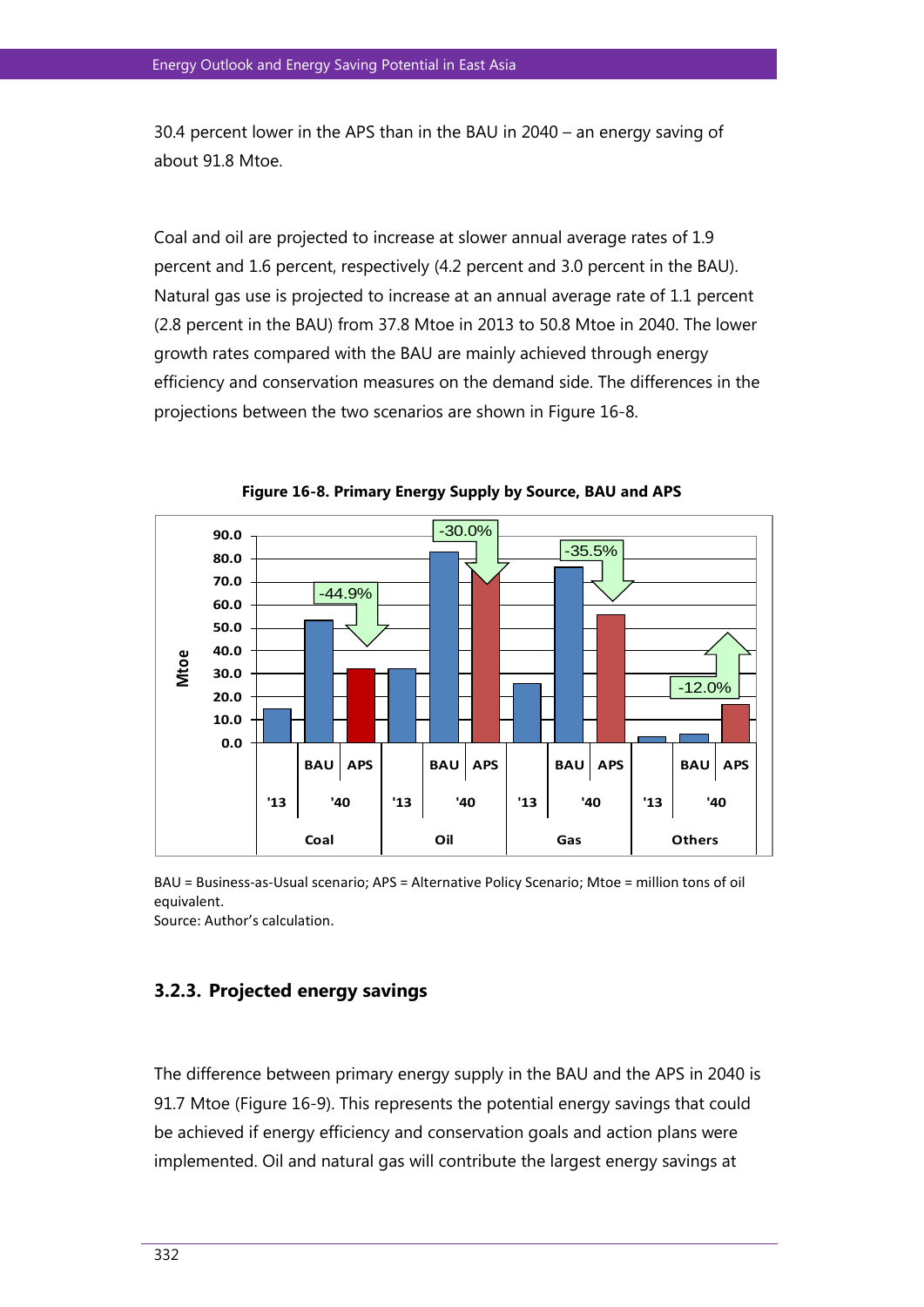33.6 Mtoe and 27.9 Mtoe, respectively. Energy saving from coal will reach 23.2 Mtoe in 2040, but the contribution of non-fossil energy sources will also be 7.1 Mtoe lower than in the BAU.

In final energy consumption, the savings in the APS compared with the BAU in 2040 will reach 59.9 Mtoe. The largest savings are expected to be achieved in the transport sector, at 34.6 Mtoe. The industry and 'other' sectors are expected to achieve energy savings of 16.7 Mtoe and 8.6 Mtoe, respectively.



**Figure 16-9. Total Primary Energy Supply, BAU and APS**

BAU = Business-as-Usual scenario; APS = Alternative Policy Scenario; Mtoe = million tons of oil equivalent. Source: Author's calculation.

## **3.3. CO2 Emissions**

 $CO<sub>2</sub>$  emissions from energy consumption are projected to increase by 3.2 percent per year on average from 60.2 Mt-C in 2013 to 140.6 Mt-C in 2040 under the BAU. Under the APS, the average annual growth in  $CO<sub>2</sub>$  emissions from 2013 to 2040 is projected to be 0.9 percent, with an emission level of 76.8 Mt-C in 2040. The difference in  $CO<sub>2</sub>$  emissions between the BAU and the APS is 63.8Mt-C or 45.4 percent.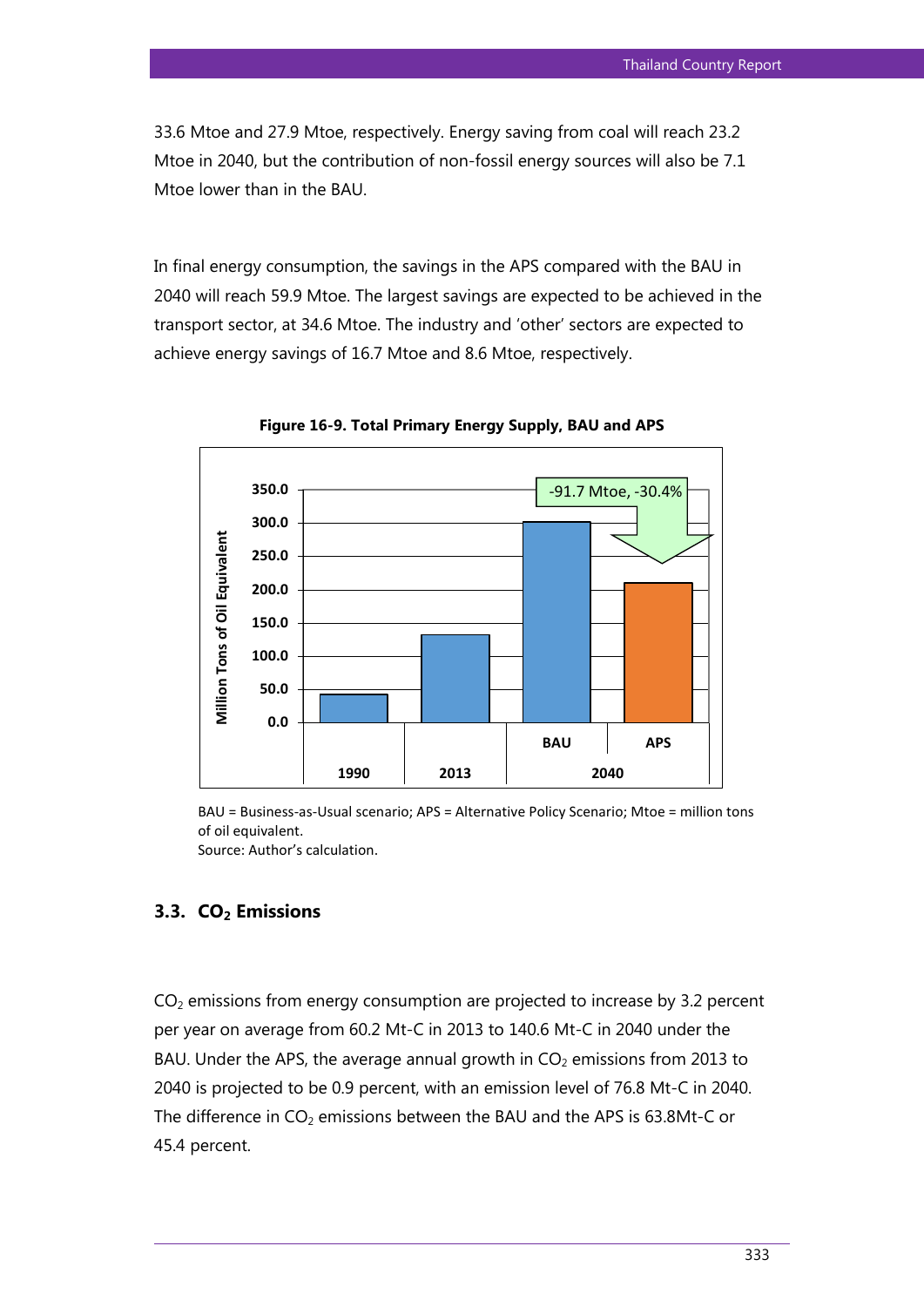This reduction in  $CO<sub>2</sub>$  emissions highlights the range of benefits that can be achieved through energy efficiency improvements and savings via action plans (Figure 16-10).



**Figure 16-10. CO<sup>2</sup> Emissions from Energy Consumption, BAU and APS**

CO2 = carbon dioxide; BAU = Business-as-Usual scenario; APS = Alternative Policy Scenario; Mt-C = million tons of carbon. Source: Author's calculation.

# **4. Implications and Policy Recommendations**

Strong economic growth prior to the Asian Financial Crisis in 1997 contributed to relatively high energy intensity in Thailand between 1990 and 2011. However, the energy intensity of the economy has declined since it recovered from the crisis. Furthermore, with Thailand's energy efficiency programmes in a wide range of areas (including industry, transportation, and residential sectors), and high oil prices in the world market, a further decline in the energy intensity of the Thai economy is to be expected.

Improving energy efficiency will also help Thailand (which is an oil importer) to address the challenges posed by high world oil prices. Thailand is committed to reducing the intensity of energy consumption, particularly oil consumption, and to looking for more sustainable energy sources and environment-friendly fuels. It was recognised that the more Thailand saves energy, the less sensitive it will be to